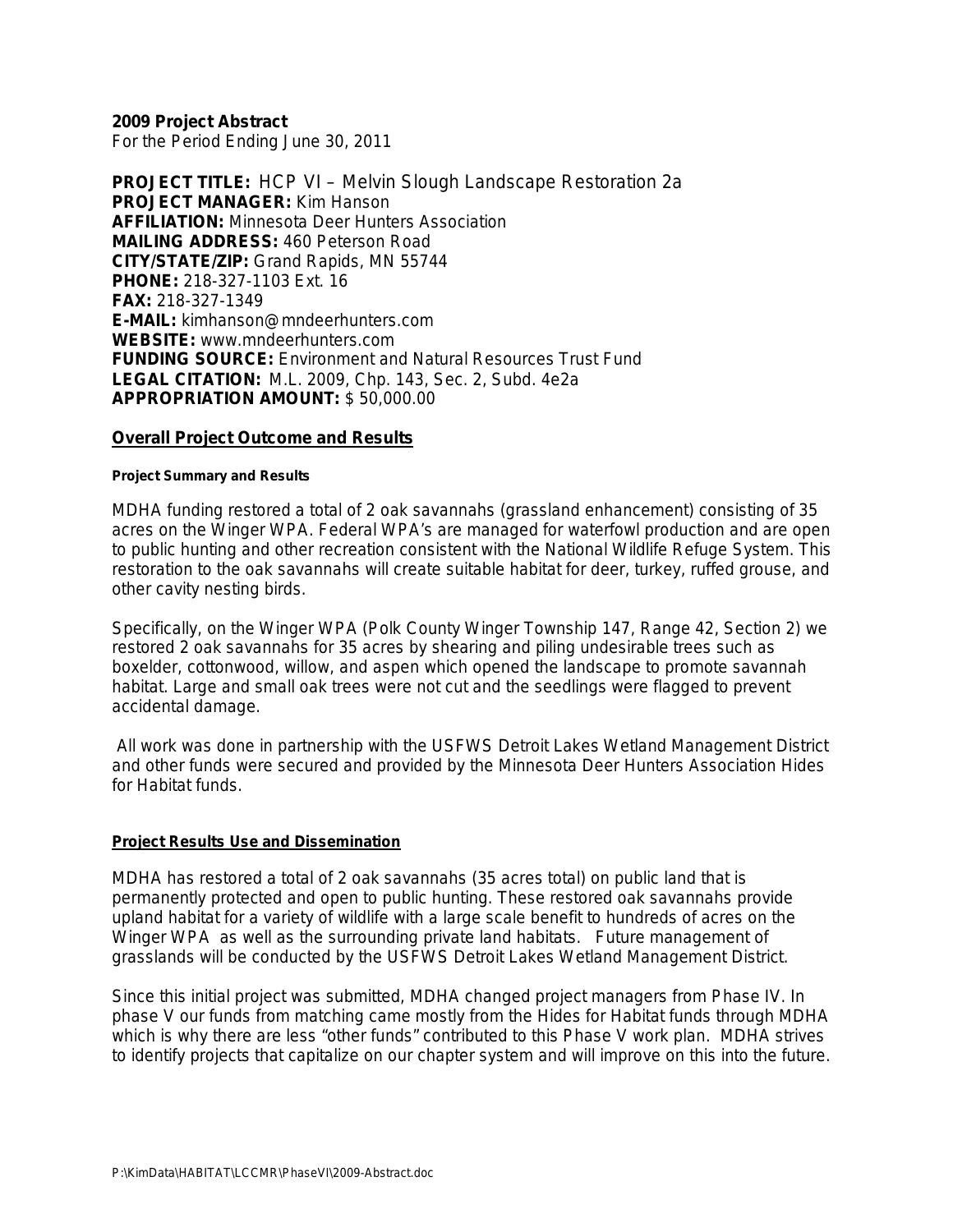**LCCMR Work Program Final Report**

#### **Restoring Minnesota's Fish and Wildlife Habitat Corridors Phase 6**

**Habitat Conservation Partnership**

#### **2A:Hides for Habitat - Restoration - MDHA**

| <b>Project Manager:</b> | Kim Hanson                  | <b>Fund:</b> Environment and Natural Resources Trust |
|-------------------------|-----------------------------|------------------------------------------------------|
| <b>Affiliation:</b>     | <b>MDHA</b>                 | Fund                                                 |
| Address:                | 460 Peterson Road           |                                                      |
|                         | Grand Rapids, MN 55744      | Legal Citation: ML 2009, Chapter 143, Section 2,     |
| Phone:                  | 218-327-1103 ext. 16        | Subd. $4(e)$                                         |
| Fax:                    | 218-327-1349                |                                                      |
| E-mail:                 | kimhanson@mndeerhunters.com |                                                      |

## **Total Biennial Project Budget**

| <b>Result</b>      | <b>ENTF Allocation</b> | <b>ENTF Funds Spent</b><br><b>ENTF Balance</b> |      | Other Funds * <br>Proposed | Other Funds *<br><b>Spent</b> |  |
|--------------------|------------------------|------------------------------------------------|------|----------------------------|-------------------------------|--|
| <b>Restoration</b> | \$50,000               | \$49,969                                       | \$31 | \$37,500                   | \$1,000                       |  |
| <b>Total</b>       | \$50,000               | \$49,969                                       | \$31 | \$37,500                   | \$1,000                       |  |

\*Other Funds are classified as non-state, non-state leveraged dollars (if partner funds are leveraging State Funds (e.g. RIM) they are not eligible to be considered Other Funds). Please note, however, that this work program has spent the following amounts not shown in the above table:

Partners State Levereged Funds: \$14,196.28

See the tables and funding type definitions at the end of this report for further explanation.

## **Work Program Summary**

#### **Overall Project Outcome and Results**

MDHA and USFWS funding restored a total of 8 oak savannahs (grassland enhancement) consisting of 35 acres on the Winger WPA. Federal WPA's are managed for waterfowl production and are open to public hunting and other recreation consistent with the National Wildlife Refuge System. This restoration to the oak savannahs will create suitable habitat for deer, turkey, ruffed grouse, and other cavity nesting birds.

Specifically, on the Winger WPA (Polk County Winger Township 147, Range 42, Section 2) we restored 35 acres of oak savannah by shearing and piling undesirable trees such as boxelder, cottonwood, willow, and aspen which opened the landscape to promote savannah habitat. Large and small oak trees were not cut and the seedlings were flagged to prevent accidental damage.

All work was done in partnership with the USFWS Detroit Lakes Wetland Management District and other funds were secured and provided by the Minnesota Deer Hunters Association Hides for Habitat funds.

#### **Project Results Use and Dissemination**

MDHA has restored a total of 8 oak savannahs (35 acres total) on public land that is permanently protected and open to public hunting. These restored oak savannahs provide upland habitat for a variety of wildlife with a large scale benefit to hundreds of acres on the Winger WPA as well as the surrounding private land habitats. Future management of grasslands will be conducted by the USFWS Detroit Lakes Wetland Management District.

MDHA strives to identify projects that capitalize on our chapter system and will improve on this into the future.

USFWS funds that were proposed as match were far less than pledged due to work that wasn't available to be completed due to wet conditions on the Winger WPS. The work in the amount of \$27,000 that was pledged will be completed when the conditions are favorable.

There was a remaining \$31 from ENTF that can be returned.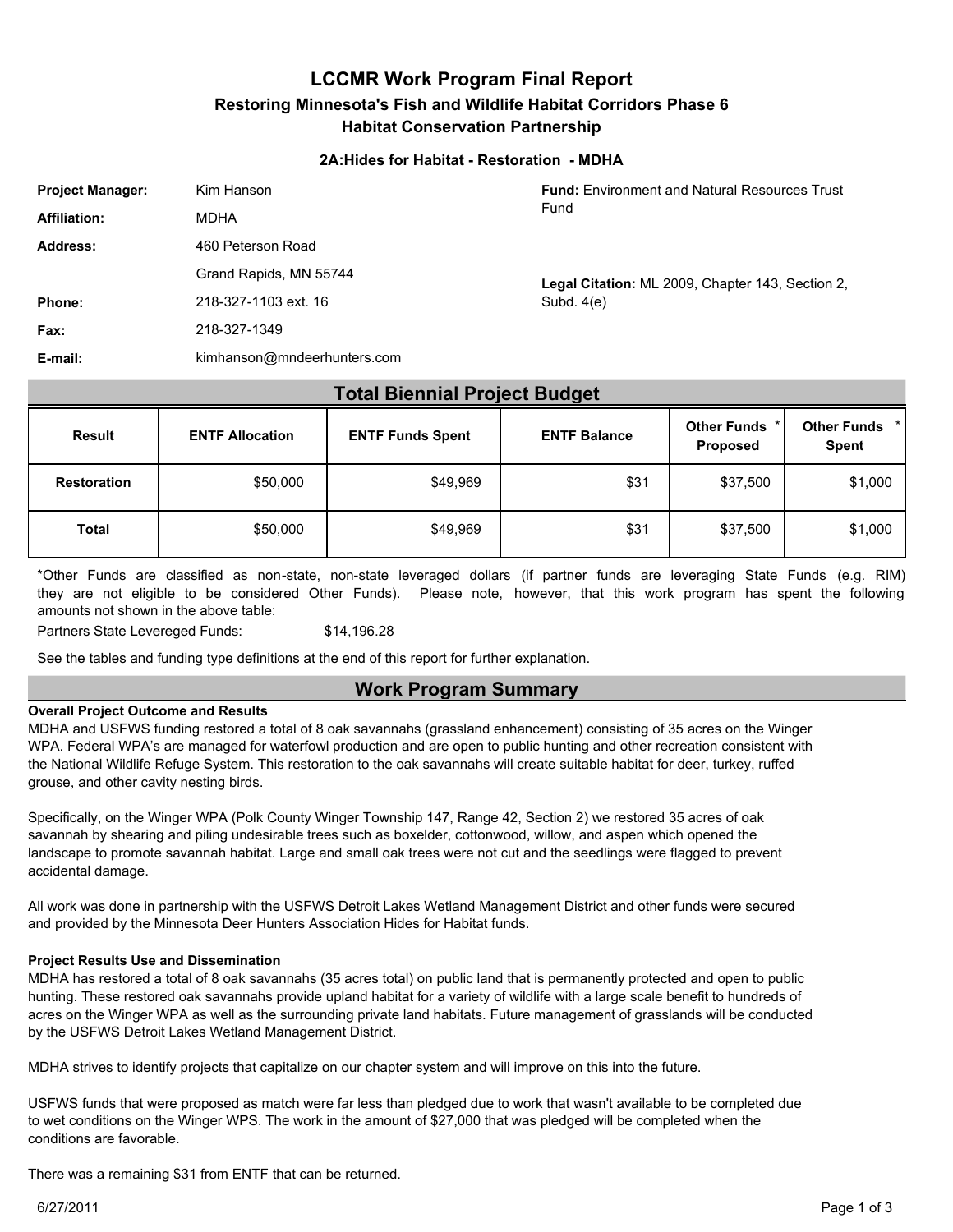## **LCCMR Work Program Final Report**

# **Restoring Minnesota's Fish and Wildlife Habitat Corridors Phase 6**

## **Habitat Conservation Partnership**

## **2A:Hides for Habitat - Restoration - MDHA**

## **Restoration Activities**

## Project Area - 1 - Aspen Parklands

| 35.00<br><b>Melvin Slough Restoration - Winger WPA Total</b><br>\$49.969.00<br>0.00 |                                                                                |                                                                                                                                                                                                                                                                                                |                       |                       |                           |  |  |  |  |
|-------------------------------------------------------------------------------------|--------------------------------------------------------------------------------|------------------------------------------------------------------------------------------------------------------------------------------------------------------------------------------------------------------------------------------------------------------------------------------------|-----------------------|-----------------------|---------------------------|--|--|--|--|
| <b>Grassland Enhancement Total</b>                                                  |                                                                                |                                                                                                                                                                                                                                                                                                | \$49,969.00           | 35.00                 | 0.00                      |  |  |  |  |
| <b>ENTF</b>                                                                         |                                                                                | Restoration                                                                                                                                                                                                                                                                                    | \$29,969.00           | 15.00                 | 0.00                      |  |  |  |  |
| <b>ENTF</b>                                                                         |                                                                                | Restoration                                                                                                                                                                                                                                                                                    | \$20,000.00           | 20.00                 | 0.00                      |  |  |  |  |
| <b>Funding Type</b>                                                                 |                                                                                | <b>Funds Use</b>                                                                                                                                                                                                                                                                               | <b>Funding Amount</b> | <b>Prorated Acres</b> | <b>Prorated Shoreline</b> |  |  |  |  |
|                                                                                     | \$29,937.96 of which the USFWS paid the overage amount of \$9,937.96 as match. |                                                                                                                                                                                                                                                                                                |                       |                       |                           |  |  |  |  |
|                                                                                     |                                                                                | Skidster, 31 hours on the Trackhoe and 34 hours on the skidder. The entire invoiced amount was                                                                                                                                                                                                 |                       |                       |                           |  |  |  |  |
|                                                                                     |                                                                                | oaks. Work was completed on these sites in mid February and entailed 134.5 hours on the                                                                                                                                                                                                        |                       |                       |                           |  |  |  |  |
|                                                                                     |                                                                                | There were a total of 6 sites (S-1, S-2, S-3, S-5, S-7 and S-8) that had 20 acres that were treated<br>for unwanted species. Work also included flagging smaller oak species and leaving behind larger                                                                                         |                       |                       |                           |  |  |  |  |
|                                                                                     |                                                                                | The work was completed on the Winger WPA as described in the approved amendment request.                                                                                                                                                                                                       |                       |                       |                           |  |  |  |  |
|                                                                                     | Amendment Approved November 19, 2010.                                          |                                                                                                                                                                                                                                                                                                |                       |                       |                           |  |  |  |  |
|                                                                                     | area.                                                                          | program to continue Oak Savannah restoration efforts on the Winger WPA in approximately 20<br>acres. Work to be completed under the amendment will be removing unwanted vegetation in the                                                                                                      |                       |                       |                           |  |  |  |  |
|                                                                                     |                                                                                | The Phase VI wetland restorations will not be able to be completed by the deadline of June, 2011<br>due to the wet conditions on the Winger WPA. We are requesting an Amendment to this work                                                                                                   |                       |                       |                           |  |  |  |  |
|                                                                                     |                                                                                | November 1st, 2010 Amendment Request                                                                                                                                                                                                                                                           |                       |                       |                           |  |  |  |  |
|                                                                                     |                                                                                | acres). Work will take place on designated locations and utilize low ground pressure D-4 and D-6<br>Dozers that will remove fill/silt from wetland basins and fill-in existing drainage ditches with fill from<br>wetlands. Seeding will also be done to restore the native plant communities. |                       |                       |                           |  |  |  |  |
| <b>Activity:</b><br>Landtype:<br><b>Description:</b>                                |                                                                                | <b>Grassland Enhancement</b><br>Public - WPA<br>As identified by Habitat and Population Evaluation Team through the Working Lands Initiative<br>priority areas, this project will restore approximately 10 prairie wetland basins (approximately 13                                            |                       |                       |                           |  |  |  |  |
| <b>Project Name:</b>                                                                |                                                                                | Melvin Slough Restoration - Winger WPA<br>Township: 147, Range: 42, Section: 2                                                                                                                                                                                                                 |                       |                       |                           |  |  |  |  |
|                                                                                     |                                                                                |                                                                                                                                                                                                                                                                                                |                       |                       |                           |  |  |  |  |

|                     | <b>Restoration Project Totals (By Funding Type)</b> |              |                       |  |  |  |
|---------------------|-----------------------------------------------------|--------------|-----------------------|--|--|--|
| <b>Funding Type</b> | <b>Funding Amount</b>                               | <b>Acres</b> | <b>Shoreline Feet</b> |  |  |  |
| ENTF:               | \$49,969.00                                         | 35.00        | 0.00                  |  |  |  |
| Total:              | \$49,969.00                                         | 35.00        | 0.00                  |  |  |  |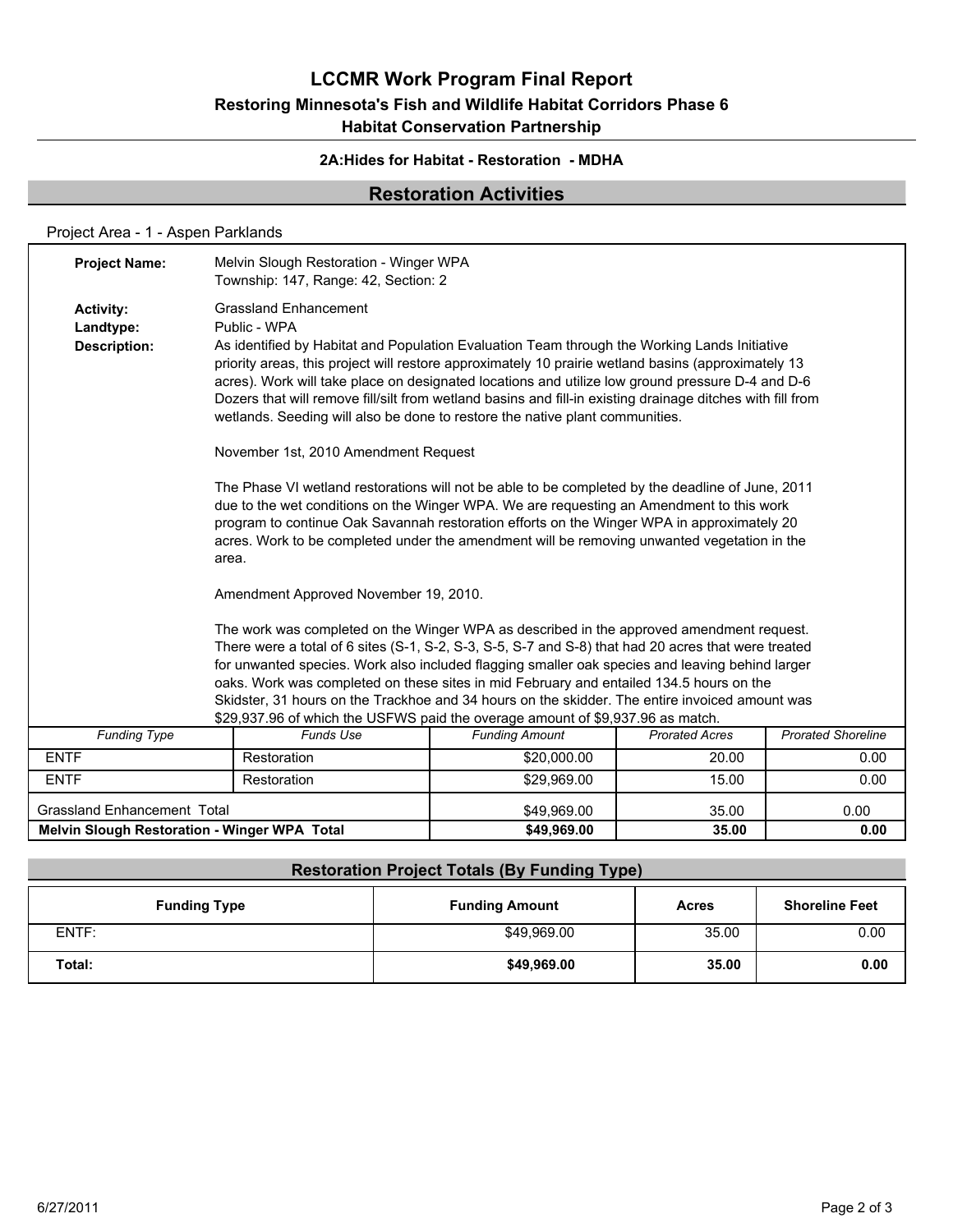## **LCCMR Work Program Final Report**

## **Restoring Minnesota's Fish and Wildlife Habitat Corridors Phase 6**

## **Habitat Conservation Partnership**

# **2A:Hides for Habitat - Restoration - MDHA** *FundingType Category Amount Description* Other Funds Personnel \$1,000.00 Grant administration costs for MDHA staff. Expenditures Partners State | Personnel | \$14,196.28 USFWS Matching Funds spent on Winger WPA. Leveraged Funds Personnel **Expenditures Total: \$15,196.28 Work Program Expenditures - Not Attributable to Specific Projects Funding Type Amount Work Program Expenditures (Not Attributable to Specific Projects) By Funding Type** Other Funds \$1,000.00 State Funds \$0.00 **Total \$15,196.28 Funding Type: Restoration Projects Not Attributable to Specific Projects Total Work Program Expenditures Breakdown** ENTF \$49,969.00 \$0.00 \$49,969.00 Other Funds | \$0.00 | \$1,000.00 | \$1,000.00 |

## **Funding Type Definitions**

**Total** \$49,969.00 \$15,196.28 \$65,165.28

| ENTF:                                             | Grant dollars provided through the Minnesota Environment and Natural Resources Trust Fund                                                             |
|---------------------------------------------------|-------------------------------------------------------------------------------------------------------------------------------------------------------|
| <b>Other Funds:</b>                               | Non-state, non-state leveraged dollars (if partner funds are leveraging State Funds (e.g. RIM) they<br>are not eligible to be considered Other Funds) |
| <b>State Funds:</b>                               | State Funds expended on HCP projects (not eligible for use as Other Funds commitment)                                                                 |
| <b>Partner's State</b><br><b>Leveraged Funds:</b> | Non State Funds that have leveraged State Funds as part of an HCP project (not eligible for use<br>as Other Funds commitment)                         |
| Other:                                            | Any other expenditures (e.g. grant income funds)                                                                                                      |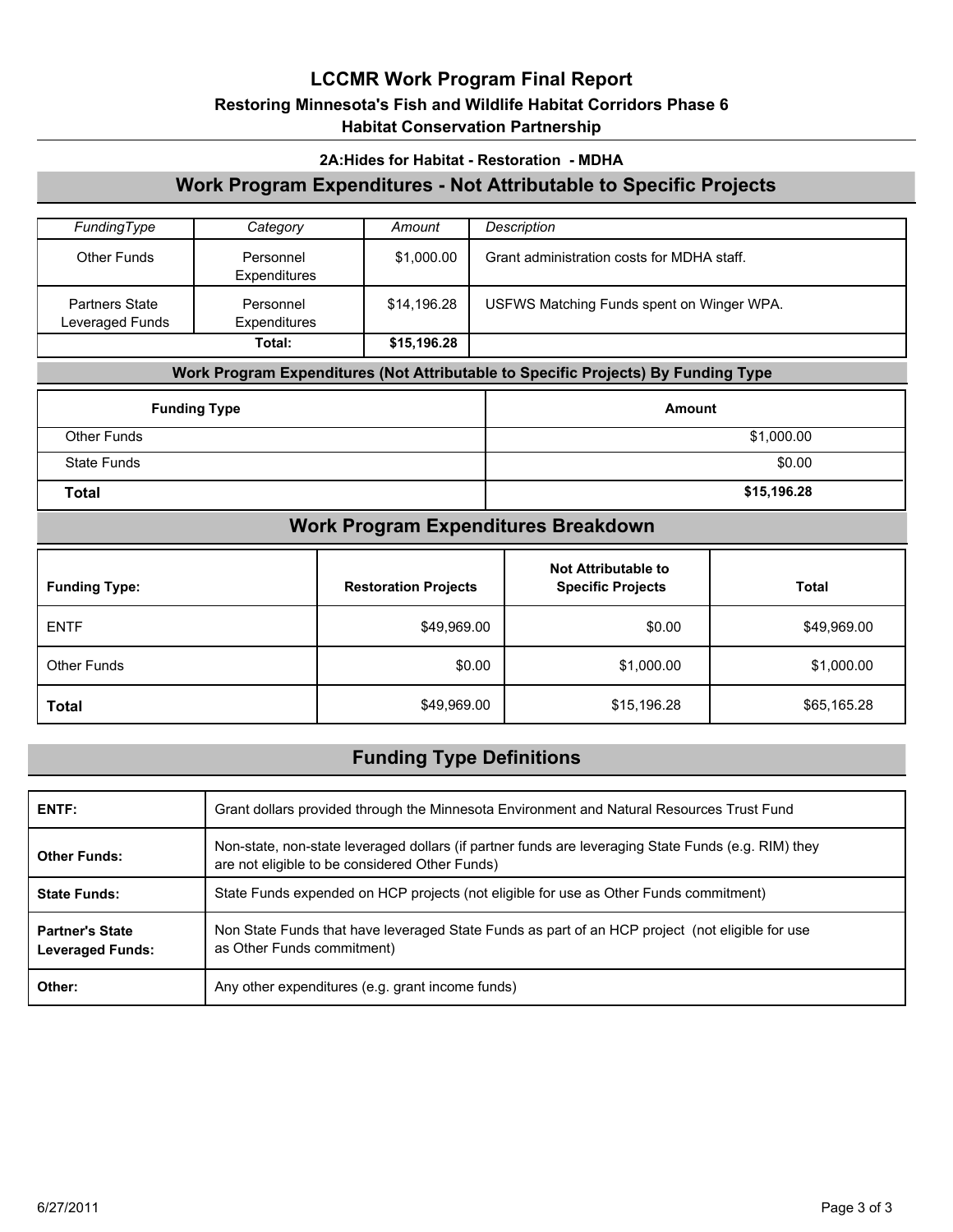| Attachment A: Budget Detail for 2009 Project                                |                            |                                                    |                                  |                             |                            |          |                             |                               |                      |
|-----------------------------------------------------------------------------|----------------------------|----------------------------------------------------|----------------------------------|-----------------------------|----------------------------|----------|-----------------------------|-------------------------------|----------------------|
|                                                                             |                            |                                                    |                                  |                             |                            |          |                             |                               |                      |
| Project Title: Winger WPA, Polk County, Savannas Restoration Site S-4 & S-6 |                            |                                                    |                                  |                             |                            |          |                             |                               |                      |
|                                                                             |                            |                                                    |                                  |                             |                            |          |                             |                               |                      |
| Project Manager Name: Kim Hanson                                            |                            |                                                    |                                  |                             |                            |          |                             |                               |                      |
| Trust Fund Appropriation: \$50,000                                          |                            |                                                    |                                  |                             |                            |          |                             |                               |                      |
|                                                                             |                            |                                                    |                                  |                             |                            |          |                             |                               |                      |
|                                                                             |                            |                                                    |                                  |                             |                            |          |                             |                               |                      |
| 2009 Trust Fund Budget                                                      | <b>Result 1 Budget:</b>    | <b>Result 1 Budget</b><br><b>REVISED 11/1/2010</b> | <b>Amount Spent</b><br>(11/1/10) | <b>Balance</b><br>(11/1/10) | <b>Result 2 Budget:</b>    | (date)   | Amount Spent Balance (date) | <b>TOTAL</b><br><b>BUDGET</b> | <b>TOTAL BALANCE</b> |
|                                                                             |                            |                                                    |                                  |                             |                            |          |                             |                               |                      |
|                                                                             | <b>Wetland Restoration</b> | Oak Savannah<br>Restoration                        | \$20,000                         |                             | Oak Savanna<br>Restoration |          | \$50,000.00                 | 50,000                        |                      |
| <b>BUDGET ITEM</b>                                                          |                            |                                                    |                                  |                             |                            |          |                             |                               |                      |
| <b>PERSONNEL: wages and benefits</b>                                        |                            |                                                    |                                  |                             |                            |          |                             |                               |                      |
|                                                                             |                            |                                                    |                                  |                             |                            |          |                             |                               |                      |
| <b>Contracts</b>                                                            | 20,000                     | 20,000                                             | 20,000                           |                             | 30,000                     | 29,969   | 31                          | 50,000                        |                      |
| <b>Professional/technical</b>                                               |                            |                                                    |                                  |                             |                            |          |                             |                               |                      |
| Other contracts - Strom Construction Inc.                                   | D-4, D-6 Low Ground        | <b>Tree Shears, Back</b>                           |                                  |                             | Tree Shears, Back          |          |                             |                               |                      |
|                                                                             | Pressure Dozers.           | Hoe and skidder for                                |                                  |                             | Hoe for Removal of         |          |                             |                               |                      |
|                                                                             | <b>Excavators for</b>      | <b>Removal of</b>                                  |                                  |                             | Vegetation                 |          |                             |                               |                      |
|                                                                             | removal &                  | Vegetation                                         |                                  |                             |                            |          |                             |                               |                      |
|                                                                             | replacement of             |                                                    |                                  |                             |                            |          |                             |                               |                      |
|                                                                             | ditches                    |                                                    |                                  |                             |                            |          |                             |                               |                      |
| <b>COLUMN TOTAL</b>                                                         | \$20,000                   | \$20,000                                           | \$20,000                         | \$0                         | \$30,000                   | \$29,969 | \$31                        | \$49,969                      | \$31                 |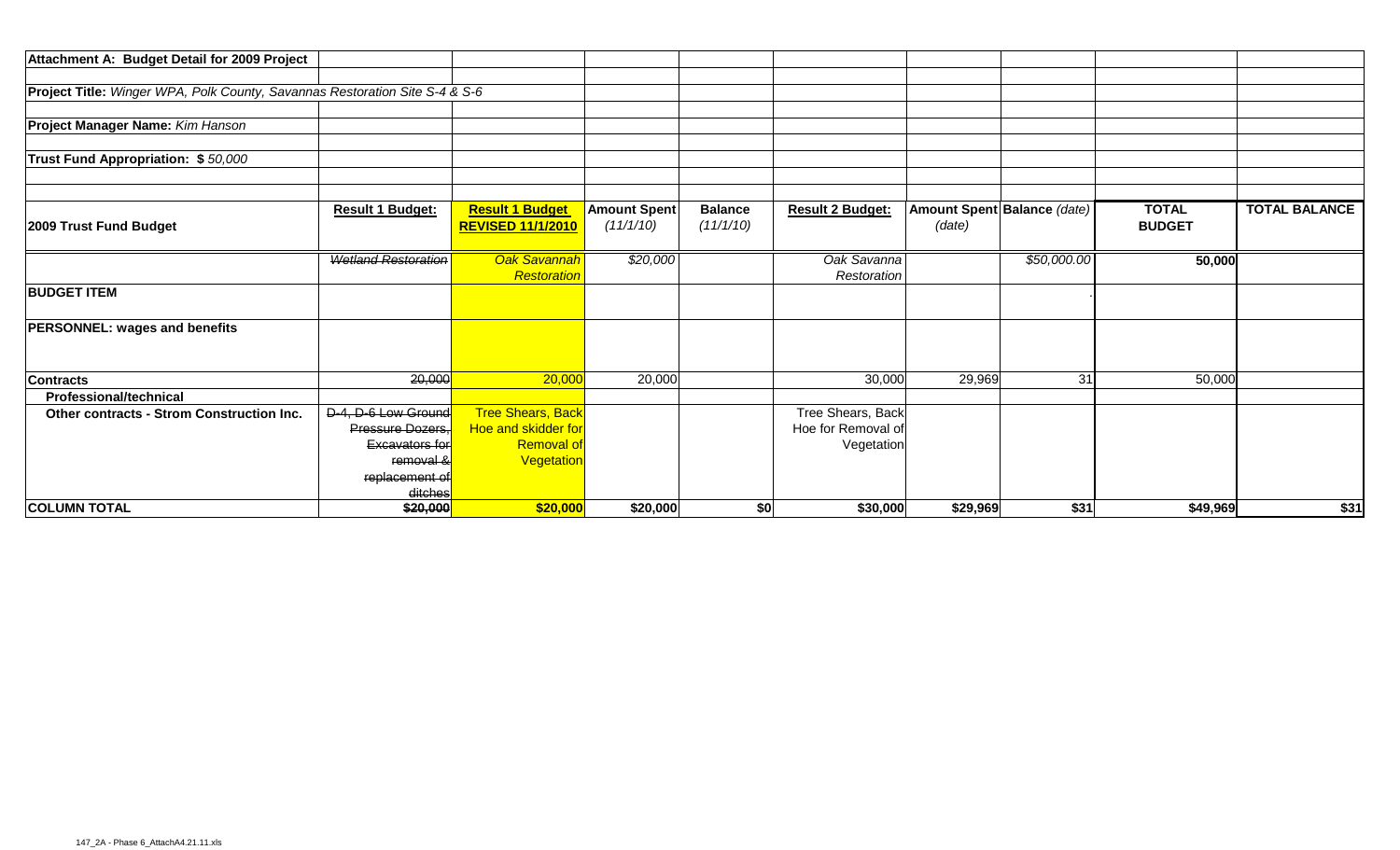# **Habitat Conservation Partnership** 2A **Hides for Habitat - Restoration**